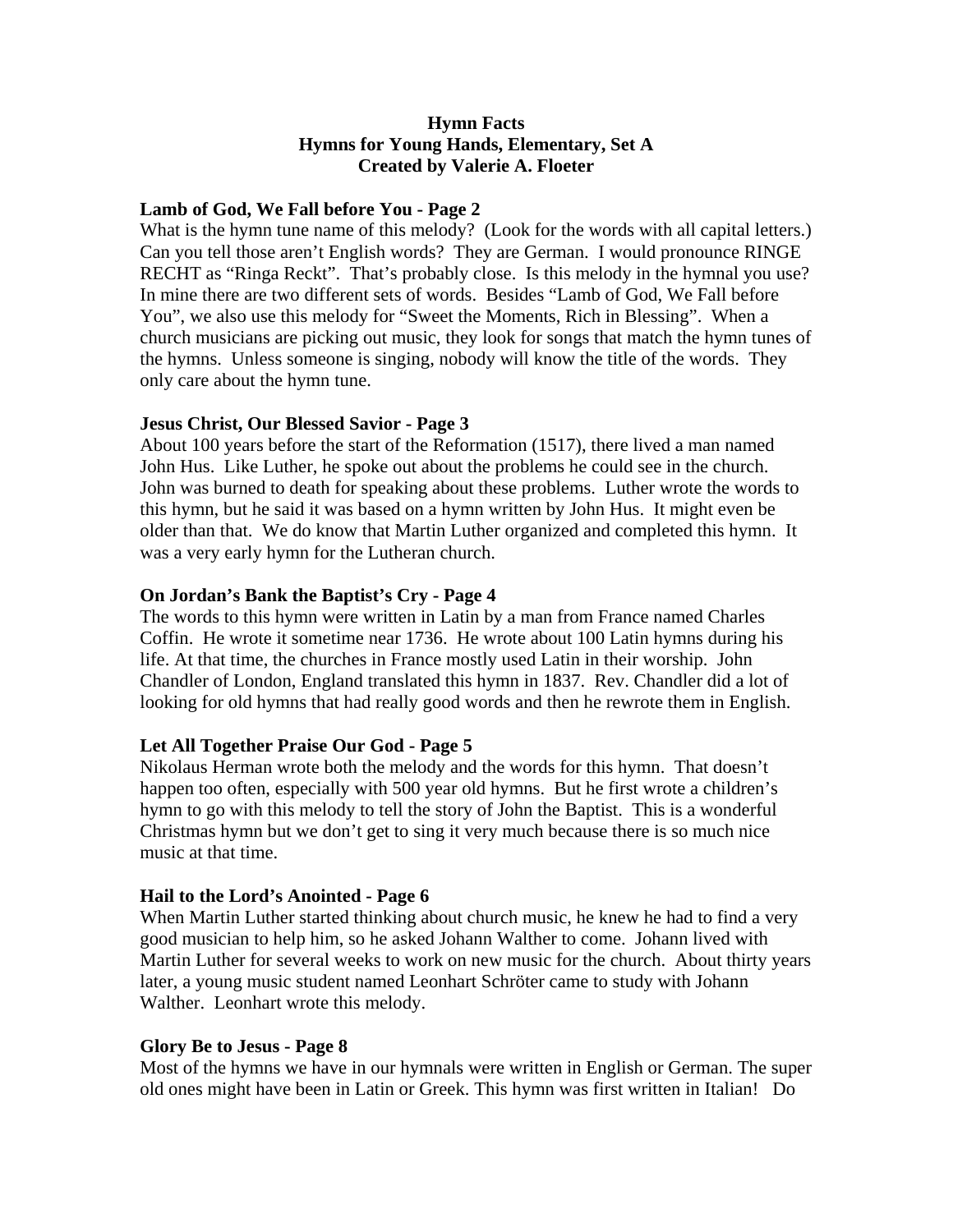you like Italian food like pizza, spaghetti or lasagna? The next time you eat something Italian you should tell your family that "Glory Be to Jesus" was first written in Italian.

## **Go to Dark Gethsemane - Page 9**

Who wrote this melody? He lived in England in the 1800's. When he was nine years old, he went to live at a special music school so he could learn to sing and play instruments. I bet there were many times he missed his family. When he grew up, he was a really good musician. He did not call the melody "Gethsemane" because he really like the words to "Rock of Ages" for this melody. Try to sing those words to this melody. It works but we aren't used to it at all.

## **Like the Golden Sun Ascending - Page 10**

Johann Schop wrote this melody. How many hymns use this melody in your hymnal? In mine, there are four. You can tell it is a popular tune. Mr. Schop lived in the 1600's and was known as "an intelligent performer on the organ, violin, lute, trumpet and zinke". A lute is an instrument with strings like a guitar, but shaped differently. But what is a "zinke"? This is an old instrument that we don't use any more. It is a long tube with holes for your fingers, kind of like a recorder, but instead of blowing into it like a recorder, you buzz your lips more like playing a trumpet.

## **We All Believe in One True God - Page 12**

In 1524, Martin Luther wrote the words for this hymn to teach the important truths of Christianity. In nearly every worship service, we say either the Apostles' Creed or the Nicene Creed. Luther used the Nicene Creed to create this hymn. His excellent musician friend Johann Walther helped put the words with music. This melody is even older than Luther and Walther and comes from the 1300's. It was changed to match these words and then joined together about nine years after Martin Luther first wrote the words.

# **God Loved the World So that He Gave - Page 13**

What is the name of this hymn tune and who wrote it? The church observes St. Crispin day on October  $25<sup>th</sup>$ , just like St. Valentine's day is February 14<sup>th</sup> and St. Nicholas is December  $6<sup>th</sup>$ . I wonder if George Elvey wrote this melody on October 25<sup>th</sup>? Mr. Elvey wrote two other popular melodies – DIADEMATA (Crown Him with Many Crowns) and ST. GEORGE'S, WINDSOR (Songs of Thankfulness and Praise). He was such a great composer Queen Victoria knighted him, so his name is really Sir George Elvey.

### **Oh, that I Had a Thousand Voices - Page 14**

When Johann Mentzer wrote this poem, it had 15 stanzas! In my hymnal there are two hymns with the same name even though the stanzas are not the same. Do you have two hymns with this name in your hymnal? They both used the same poem by Johann Mentzer but they used different parts of the poem. Look at the hymn tune name for each. In my hymnal, it is the same except one added "Dretzel" to the end of the name and the other added "König". That is because the melodies are different and were written by different people (Cornelius Dretzel and Johann König) even though they have the same tune name.